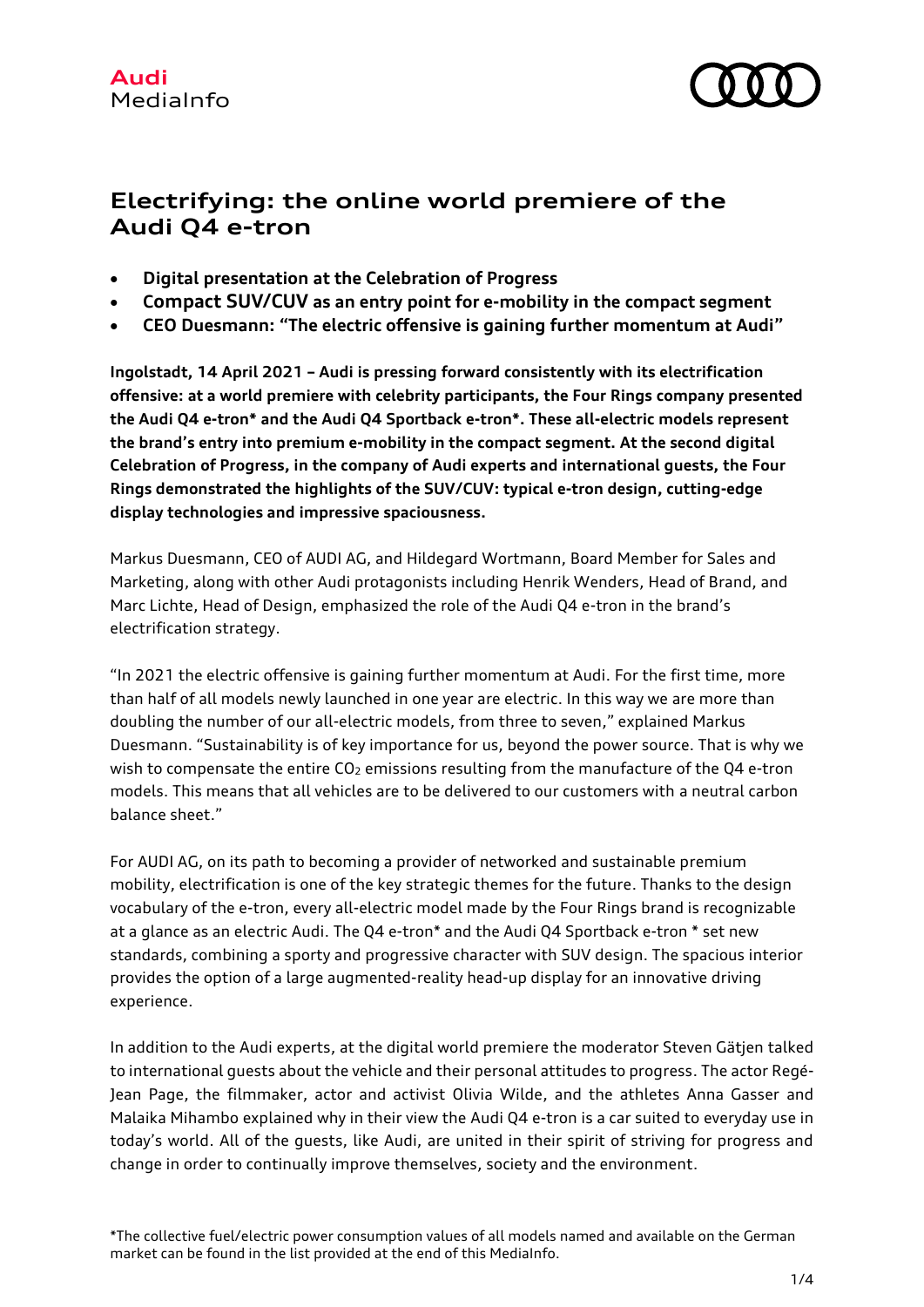

The all-electric models currently available from Audi are the Audi e-tron\* and Audi e-tron Sportback\*, the sports models Audi e-tron GT\* and Audi RS e-tron GT\*, as well as the Audi Q2L e-tron in China. The Audi Q4 e-tron\* and Audi Q4 Sportback e-tron\* now expand the range and are available from dealers in Europe beginning in early summer. By 2025 the company plans to introduce more than 20 all-electric models and to further extend its PHEV portfolio.

# **Quotes from the Celebration of Progress**

"With the Audi Q4 e-tron and the Audi Q4 Sportback e-tron we are pressing ahead with our electrification offensive. We are expanding our product range in the growing market segment for compact SUV/CUVs. In this way we are offering our customers an attractive entry point to the premium world of e-mobility."

Hildegard Wortmann, Board Member for Sales and Marketing, AUDI AG

"For us, the design of the Audi Q4 e-tron points to the future and is representative of the design language of Audi's e-tron models.As the first series-produced car with a digital and individually selectable light signature, the Audi Q4 e-tron guarantees an unmistakable appearance by day and night."

Marc Lichte, Head of Design, AUDI AG

"Future is a philosophy for us. The Audi Q4 e-tron symbolizes the next step on the path to the electric future of premium mbility, and stands for 'Vorsprung durch Technik'. For customers entering the electric segment, too, we are putting our Audi values on the road and offering a high-quality Audi experience."

Henrik Wenders, Head of Brand, AUDI AG

"I admire Audi's spirit of progress and innovation. New technologies and fresh perspectives are vital to building the kind of future, and the kind of world we all want to live in together. Regé-Jean Page, actor

"It's great to see that Audi acts. The use of recycled materials and electric vehicles is a more sustainable choice. I've got the feeling that more and more like-minded people want to reduce their impact on the environment. I can't wait to take the Q4 e-tron for a spin..." Olivia Wilde, filmmaker, actor and activist

"With its range, the Audi Q4 e-tron is perfect for trips to training and competitions. And thanks to the e-tron charging service, in the driving seat I have the assurance that I can recharge the car anytime and anywhere."

Malaika Mihambo, long jump world champion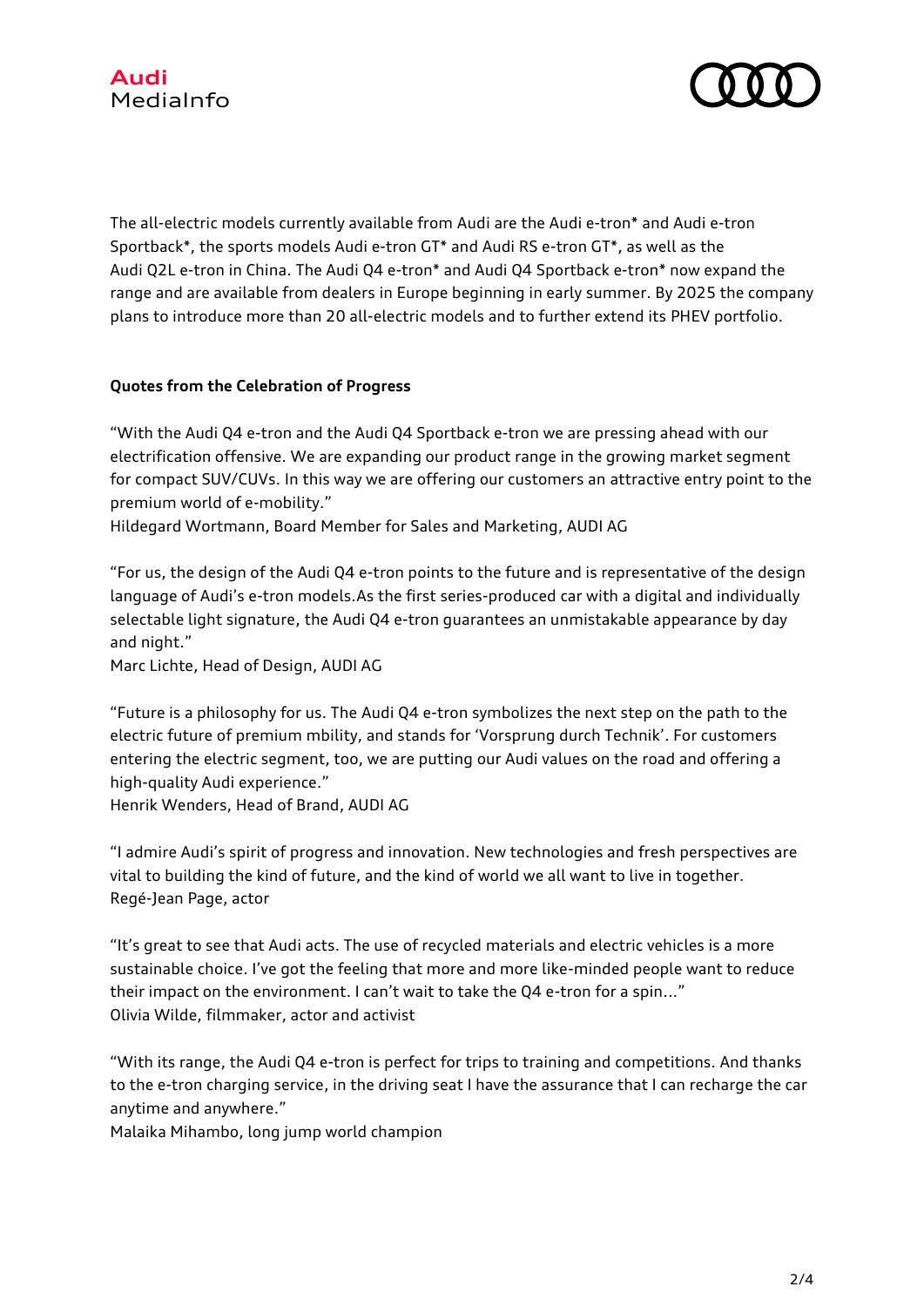



"Nature is part of my sport, and driving a car with no  $CO<sub>2</sub>$  emissions really felt good. I can't wait for my Q4 e-tron!" Anna Gasser, snowboarder

# *Note:*

The event is still available for [online](http://www.progress.audi/) access. For further information on the Audi Q4 e-tron, please refer to the [Audi MediaCenter](https://www.audi-mediacenter.com/en/presskits/audi-q4-e-tron-and-audi-q4-sportback-e-tron-13914)

**Corporate Communications** Sina Clemendt Spokesperson for Marketing and Sales Telephone: +49 841 89-46126 E-mail: [sina.clemendt@audi.de](mailto:sina.clemendt@audi.de) [www.audi-mediacenter.com/de](http://www.audi-mediacenter.com/de)

**Corporate Communications** Sebastian Fischer Spokesperson for Lifestyle and Marketing Telephone: +49 841 89-40560 E-mail: [sebastian1.fischer@audi.de](mailto:sebastian1.fischer@audi.de)



The Audi Group, with its brands Audi, Ducati and Lamborghini, is one of the most successful manufacturers of automobiles and motorcycles in the premium segment. It is present in more than 100 markets worldwide and produces at 19 locations in 12 countries. 100 percent subsidiaries of AUDI AG include Audi Sport GmbH (Neckarsulm, Germany), Automobili Lamborghini S.p.A. (Sant'Agata Bolognese, Italy), and Ducati Motor Holding S.p.A. (Bologna/Italy).

In 2020, the Audi Group delivered to customers about 1.693 million automobiles of the Audi brand, 7,430 sports cars of the Lamborghini brand and 48,042 motorcycles of the Ducati brand. In the 2020 fiscal year, AUDI AG achieved total revenue of €50.0 billion and an operating profit before special items of €2.7 billion. At present, around 87,000 people work for the company all over the world, 60,000 of them in Germany. With new models, innovative mobility offerings and other attractive services, Audi is becoming a provider of sustainable, individual premium mobility.